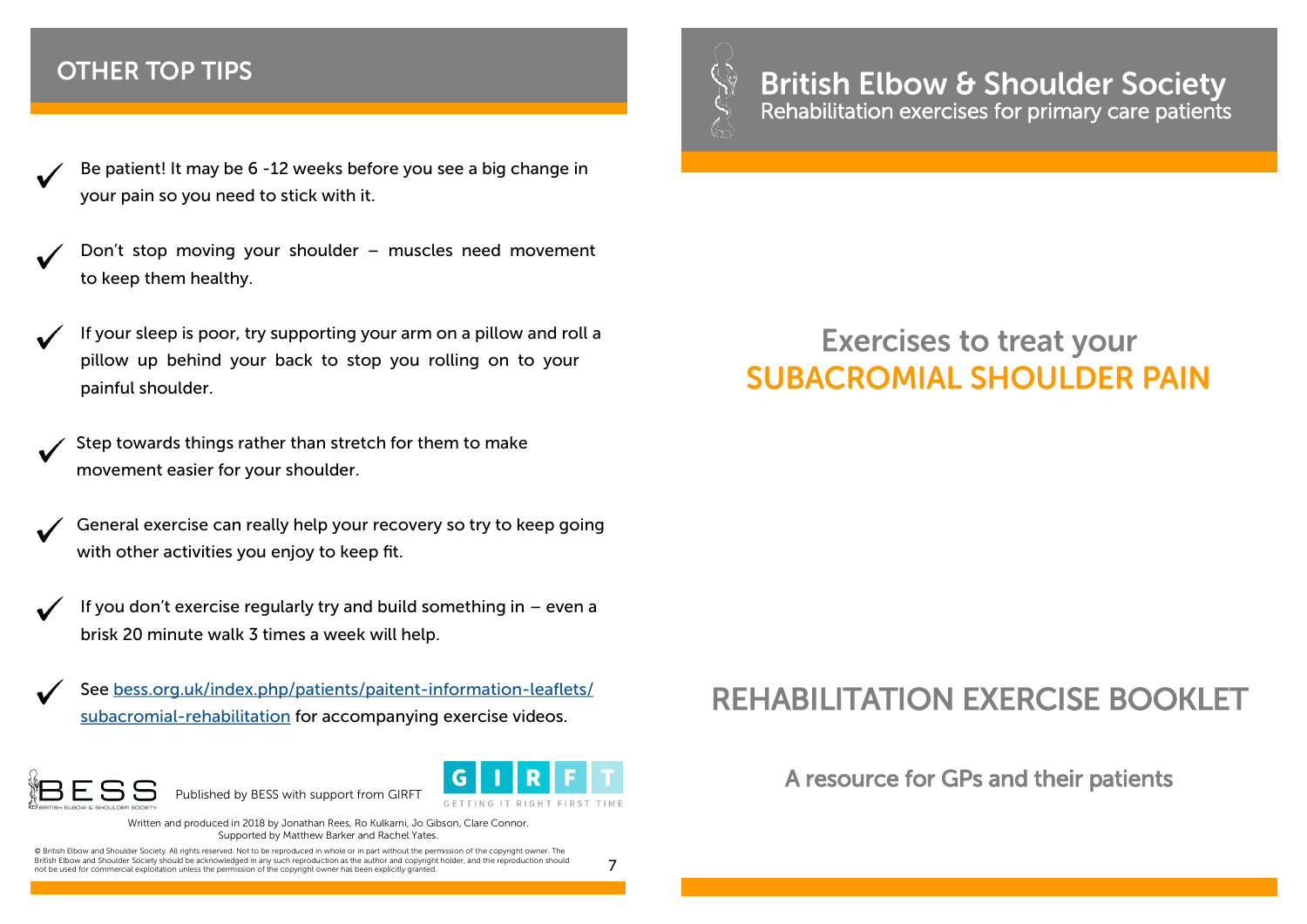## YOUR SHOULDER PROBLEM

#### Why have you been given this booklet?

Your GP has diagnosed you with a **common shoulder problem** which causes a type of shoulder pain called subacromial shoulder pain.

Research has demonstrated that if people suffering with this common problem do the right type of rehabilitation exercises then they can successfully treat themselves.

If you follow the instructions and exercises on the following pages and the videos on the website, there is an excellent chance you will improve your shoulder pain and not need any more treatments or referral to the hospital.

#### What is subacromial pain?

Subacromial pain is very common and causes pain in the shoulder and upper arm. It can spread further down the arm and up towards the neck and shoulder blade. It can feel worse when the arm is moved away from the body such as reaching up or when placing the hand behind the back.

Pain can come on slowly over time or quite quickly if the shoulder has been used for an activity that is much more demanding than it is used to doing each day.

## **EXERCISE THREE: SHOULDER ROTATION EXERCISES**

Sit next to a table with your elbow supported just below shoulder height on a rolled up towel.

Now make a gentle fist, keep your elbow bent and then rotate your forearm to point upwards.

Return to the start position and relax.

Make sure you sit up tall whilst you do this.

When it is easy for you to do this you can add a light weight – start with half kilo or a small 500ml water bottle.

As the exercise gets easier you can increase the weight:

- •  First to 1 kilo
- Then to 1 and a half kilos
- •  Then to 2 kilos.





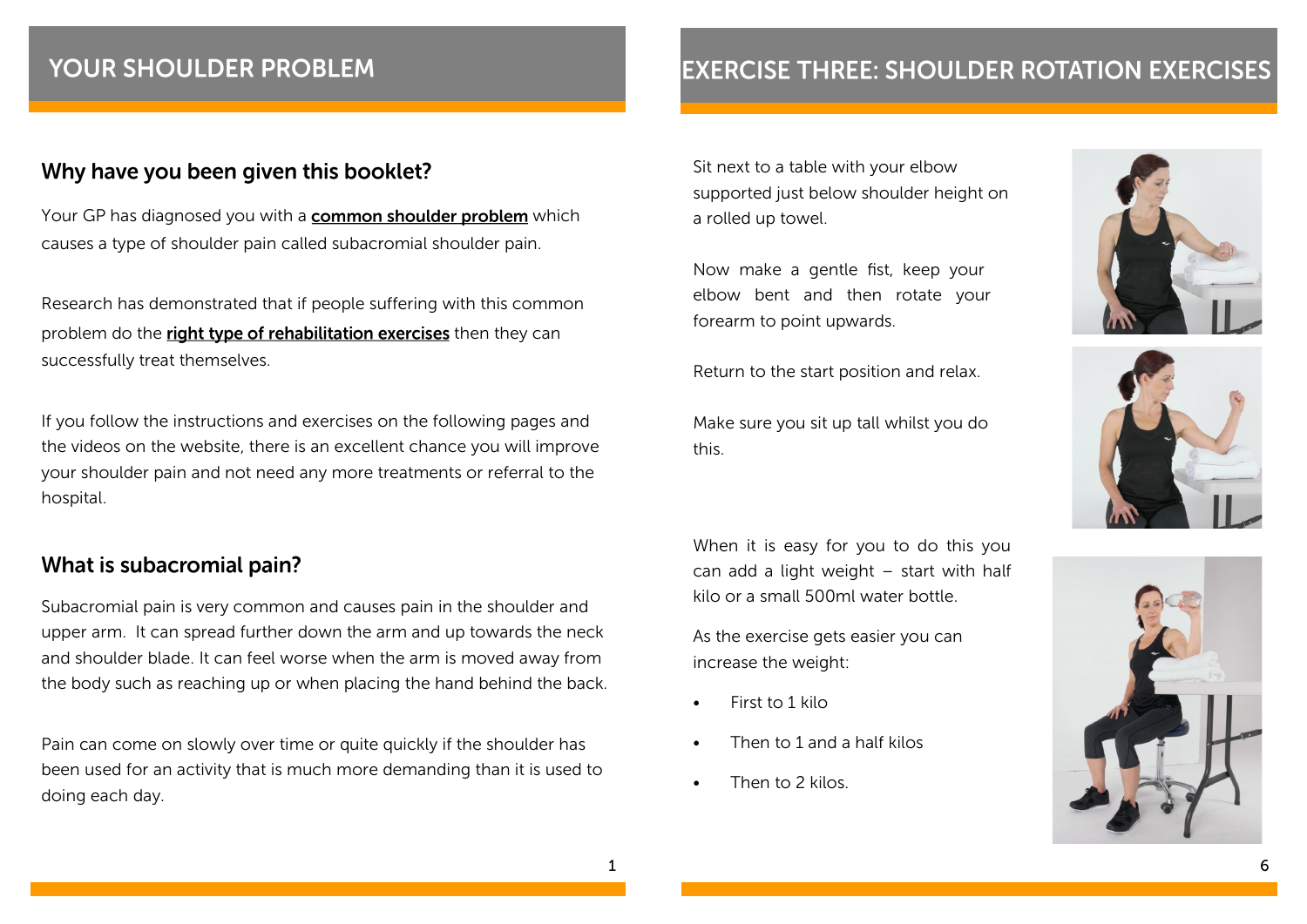## **EXERCISE TWO: PUSH-UPS AGAINST THE WALL**

Now put your hands on the wall as if you are going to do a pushup. Make sure your hands are placed a little wider than the width of your shoulders, your hands are turned out slightly and your elbows are below your shoulders.

Now lower your body towards the wall keeping your body nice and tall.





When you can do this exercise easily you can

the wall.

progress and increase load by moving your feet further from

- **Repeat 8 times** •
- Rest for a minute •
- **Repeat 8 times** •
- Rest for a minute •

**Repeat 8 times** •

#### What is the exercise treatment?

Your shoulder should start to feel better within 6 to 12 weeks if you do the simple exercises on the following pages. These have been recommended by the UK's leading shoulder physiotherapists and proven to reduce pain and improve your shoulder. This booklet will show you how to do them within the comfort of your home. You can also watch videos of how to do these daily exercises on the following website bess.org.uk.

You may only be able to move your arm a small amount at the start but this will improve over time. A small increase in pain while exercising is ok as long as it goes away within 30 minutes and is not worse the next day. If this happens, don't worry, do less repetitions the next time and then gradually build up again.

It may take 6 weeks before you start to see improvement.

If your shoulder does not improve over 6-12 weeks, or gets worse despite the exercises, you will need to visit your doctor again.